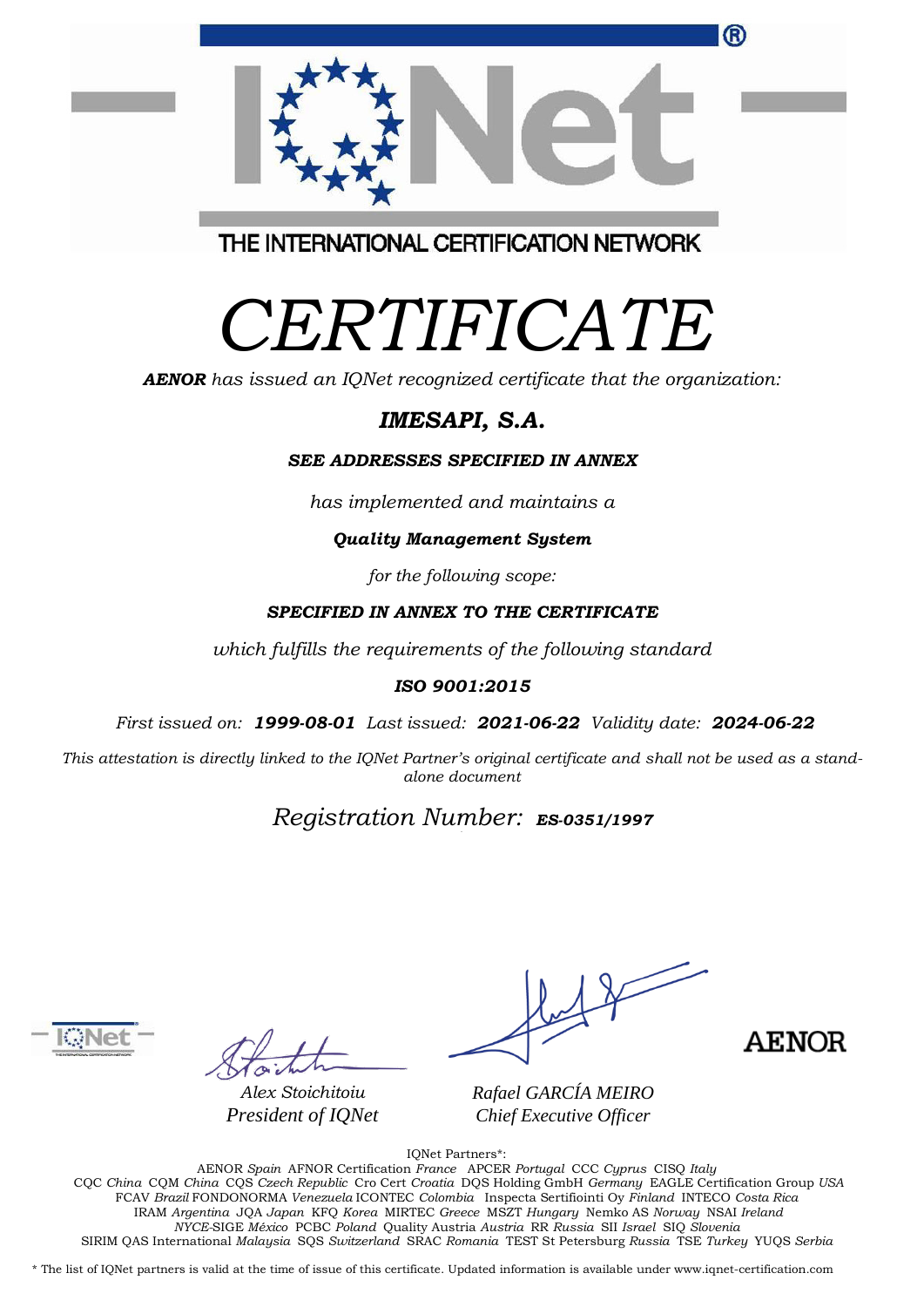|                                                                                                                              | ®                                                                                                                                       |  |  |  |  |
|------------------------------------------------------------------------------------------------------------------------------|-----------------------------------------------------------------------------------------------------------------------------------------|--|--|--|--|
| THE INTERNATIONAL CERTIFICATION NETWORK                                                                                      |                                                                                                                                         |  |  |  |  |
| Annex to IQNet Certificate Number ES-0351/1997<br><b>IMESAPI, S.A.</b>                                                       |                                                                                                                                         |  |  |  |  |
| IMESAPI, S.A.<br>(A, B, C, D, F, H, J) C/ VIA DE LOS POBLADOS, 9.<br>28033 - MADRID                                          | (A, B, C, D, F, H, J) CALLE RAMÓN Y CAJAL, 107.<br>28043 - MADRID                                                                       |  |  |  |  |
| (A, B, C, D, F, H, J) Delegación de Asturias<br><b>AVENIDA DE EDUARDO CASTRO, 94 NAVE 2</b><br>33212 - GIJON<br>(ASTURIAS)   | (A, B, C, D, F, H, J) Delegación de Cataluña<br><b>CL TORRENT ESTADELLA, 1</b><br>08030 - BARCELONA                                     |  |  |  |  |
| (A, B, C, D, F, H, J) Delegación de Valencia<br><b>CL DOCTOR FLEMING, 14</b><br><b>46930 - QUART DE POBLET</b><br>(VALENCIA) | (A, B, C, D, F, H, J) Delegación de Tenerife<br>P.I. COSTA SUR, CALLE 301, 4<br><b>38009 - SANTA CRUZ DE TENERIFE</b>                   |  |  |  |  |
| (A, B, C, D, F, H, J) Dirección Regional de Andalucia<br>PI CALONGE - CL METALURGIA, 20<br>41007 - SEVILLA                   | (A, B, C, D, F, H, J) Delegación de las Palmas de Gran Canaria<br><b>CL SIMON BOLIVAR, 21</b><br>35214 - MELENARA-TELDE<br>(LAS PALMAS) |  |  |  |  |
| (A, B, C, D, F, H, J) Delegación de Extremadura<br><b>PI EL NEVERO PARC H2 NAVE 1</b><br>06006 - BADAJOZ                     | A, B, C, D, F, H, J Delegación Vigo.<br>C/ LÓPEZ DE NEIRA, 3 1º - OFICINA 102<br>36202 - VIGO<br>(PONTEVEDRA)                           |  |  |  |  |
| (A, B, C, D, F, H, J) Delegación de Vigo - Almacen<br><b>SUBIDA CEMENTERIO PUXEIROS, 33</b><br>36318 - VIGO<br>(PONTEVEDRA)  | (A, B, C, D, F, H, J) Delegación Norte<br><b>CALLE FAUSTINO CAVADAS, 28</b><br>39011 - SANTANDER<br>(CANTABRIA)                         |  |  |  |  |
| (A, B, C, D, F, H, J) IMESAPI INDUSTRIAL-<br>CL RAMON Y CAJAL, 107<br>28043 - MADRID                                         |                                                                                                                                         |  |  |  |  |
|                                                                                                                              |                                                                                                                                         |  |  |  |  |

*First issued on: 1999-08-01 Last issued: 2021-06-22 Validity date: 2024-06-22*

*This annex is only valid in connection with the above-mentioned certificate.*

*Alex Stoichitoiu President of IQNet* *Rafael GARCÍA MEIRO Chief Executive Officer*

**AENOR** 

IQNet Partners\*:

AENOR *Spain* AFNOR Certification *France* APCER *Portugal* CCC *Cyprus* CISQ *Italy* CQC *China* CQM *China* CQS *Czech Republic*  Cro Cert *Croatia* DQS Holding GmbH *Germany* FCAV *Brazil* FONDONORMA *Venezuela* ICONTEC *Colombia* Inspecta Sertifiointi Oy *Finland* INTECO *Costa Rica* IRAM *Argentina* JQA *Japan* KFQ *Korea* MIRTEC *Greece* MSZT *Hungary* Nemko AS *Norway*  NSAI *Ireland NYCE-*SIGE *México* PCBC *Poland* Quality Austria *Austria* RR *Russia* SII *Israel* SIQ *Slovenia*  SIRIM QAS International *Malaysia* SQS *Switzerland* SRAC *Romania* TEST St Petersburg *Russia* TSE *Turkey* YUQS *Serbia* IQNet is represented in the USA by: AFNOR Certification, CISQ, DQS Holding GmbH and NSAI Inc.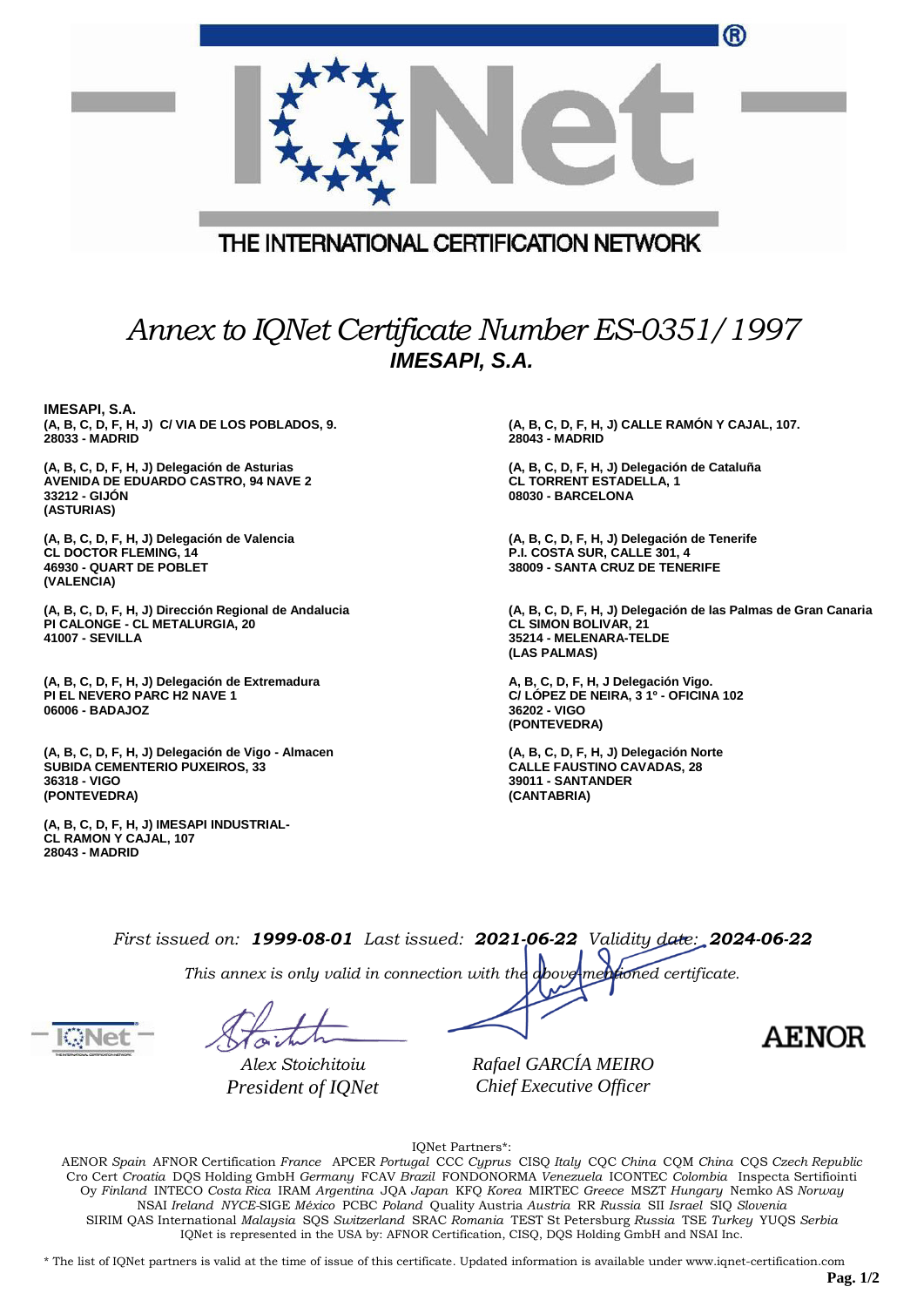|                                                                                                                                              | ®                                                                                                   |  |  |  |  |
|----------------------------------------------------------------------------------------------------------------------------------------------|-----------------------------------------------------------------------------------------------------|--|--|--|--|
| THE INTERNATIONAL CERTIFICATION NETWORK                                                                                                      |                                                                                                     |  |  |  |  |
| Annex to IQNet Certificate Number ES-0351/1997<br><b>IMESAPI, S.A.</b>                                                                       |                                                                                                     |  |  |  |  |
| API FABRICACION, S.A.<br>(G) CALLE DEL RASO DE LA ESTRELLA.<br>28300 - MADRID                                                                |                                                                                                     |  |  |  |  |
| API MOVILIDAD, S.A.<br>(E, F, K) (Oficinas Centrales)<br>C/VIA DE LOS POBLADOS, 9<br>28033 - MADRID                                          | (E, F) (Producción Aranjuez)<br>CL RASO DE LA ESTRELLA,, S/N<br><b>28300 - ARANJUEZ</b><br>(MADRID) |  |  |  |  |
| <b>ECOCIVIL ELECTROMUR G.E.S.L.</b><br>(B, C, D, F) POLIGONO INDUSTRIAL OESTE CL PARAGUAY, PARCELA 13-3.<br>30820 - ALCANTARILLA<br>(MURCIA) |                                                                                                     |  |  |  |  |
| VIABAL MANTENIMENT I CONSERVACIO, S.A.<br>(E, F) PI MARRATXI CL GERRERS, NAVE 26.<br>07141 - MARRATXI<br>(ILLES BALEARS)                     |                                                                                                     |  |  |  |  |
| <b>CONTRATA Y SERVICIOS COSERSA, S.A.</b><br>(I) CL BRONCE, 23.<br>28500 - ARGANDA DEL REY<br>(MADRID)                                       |                                                                                                     |  |  |  |  |
| HIEZ, S.A.<br>(E, F) CR BILBAO-PLENCIA, 17. EDIFICIO ARTXANDA. PORTAL 7 2ºB.<br>48950 - ASUA-ERANDIO<br>(BIZKAIA)                            |                                                                                                     |  |  |  |  |
|                                                                                                                                              |                                                                                                     |  |  |  |  |

*First issued on: 1999-08-01 Last issued: 2021-06-22 Validity date: 2024-06-22*

*This annex is only valid in connection with the above-mentioned certificate.*

*Alex Stoichitoiu President of IQNet* *Rafael GARCÍA MEIRO Chief Executive Officer*

**AENOR** 

IQNet Partners\*:

AENOR *Spain* AFNOR Certification *France* APCER *Portugal* CCC *Cyprus* CISQ *Italy* CQC *China* CQM *China* CQS *Czech Republic*  Cro Cert *Croatia* DQS Holding GmbH *Germany* FCAV *Brazil* FONDONORMA *Venezuela* ICONTEC *Colombia* Inspecta Sertifiointi Oy *Finland* INTECO *Costa Rica* IRAM *Argentina* JQA *Japan* KFQ *Korea* MIRTEC *Greece* MSZT *Hungary* Nemko AS *Norway*  NSAI *Ireland NYCE-*SIGE *México* PCBC *Poland* Quality Austria *Austria* RR *Russia* SII *Israel* SIQ *Slovenia*  SIRIM QAS International *Malaysia* SQS *Switzerland* SRAC *Romania* TEST St Petersburg *Russia* TSE *Turkey* YUQS *Serbia* IQNet is represented in the USA by: AFNOR Certification, CISQ, DQS Holding GmbH and NSAI Inc.